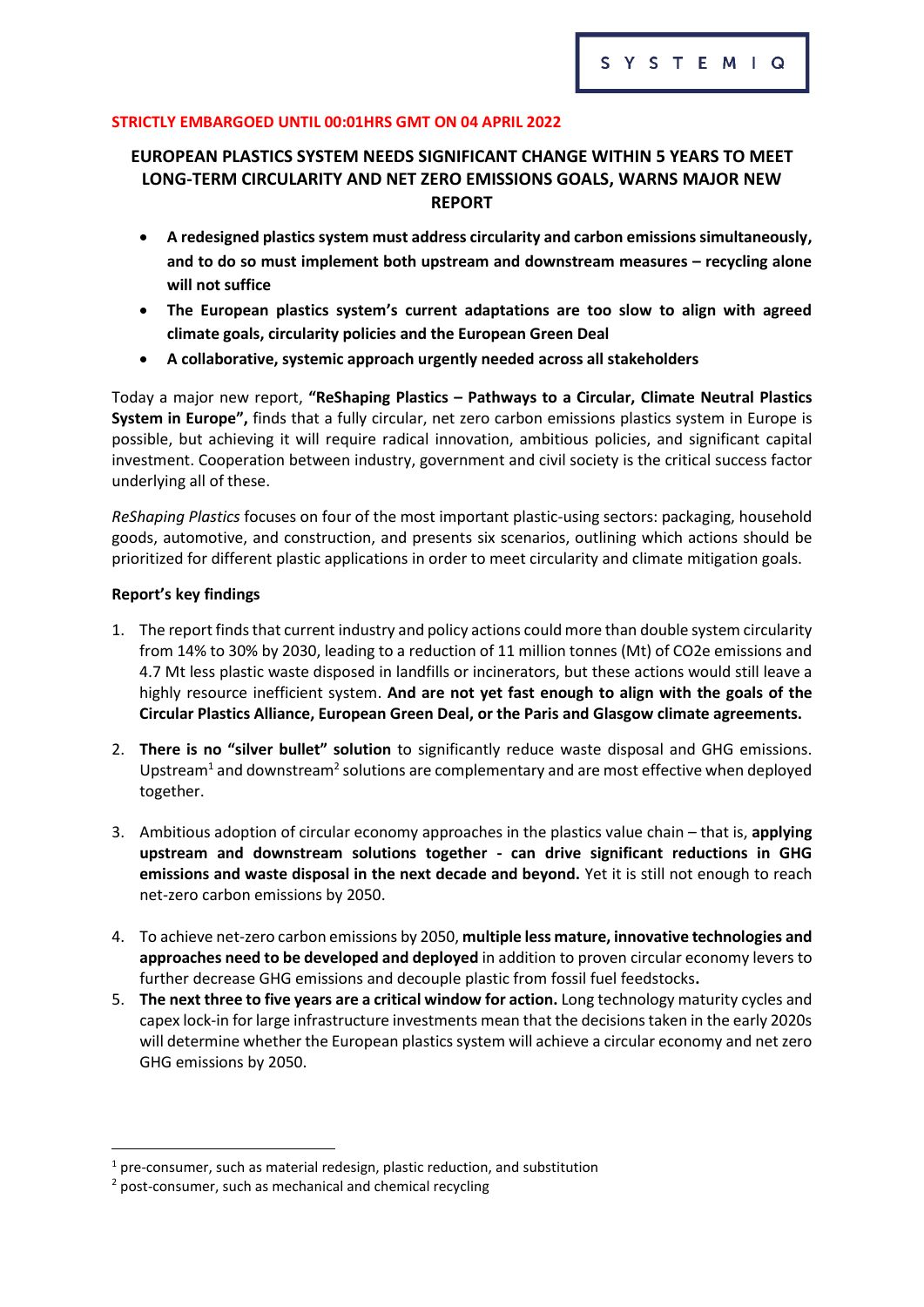"This rigorous and extensive report should act as a clarion call for all European stakeholders involved in plastics. One of the report's key findings is that the European plastics system is already adapting to address the challenges of climate change mitigation and circularity but commitments on behalf of industry and policymakers do not go far or fast enough to align with the goals of the European Green Deal or the Paris and Glasgow climate agreements. We must adapt and we must do so at pace. This report provides a roadmap to this critical transition, but it will be challenging so we must start now", **Jyrki Katainen, President of the Finnish Innovation Fund Sitra**, said.

**"**How close the system comes to transformation will depend on the level of leadership shown by key decision makers across all stakeholder groups. The adoption of circular economy approaches across the plastics value chain can drive a 33% reduction in GHG emissions and a 46% reduction in waste disposal by 2030. It is both affordable and achievable within technical constraints but requires an ambitious combination of both upstream and downstream solutions. A new plastics system is within reach but will require bold action. It needs industry, public sector, investors, and civil society to come out of their "trenches" and collaborate in a deeper way based on a shared fact-base – that was the main objective of this program.", **Yoni Shiran, Program Director and Partner at SYSTEMIQ**, said.

**Virginia Janssens, Managing Director of Plastics Europe,** said: "We recognise the severity of the climate crisis and plastics waste challenge. It's essential therefore that we continue to explore ways to promote fact-based discussion with the whole plastics value chain, and policy makers, on how best to accelerate the transition towards the EU's net zero carbon emissions and circularity goals. That is why we decided to commission this report."

"Plastics Europe welcomes the report. It is insightful and thought provoking and will make a valuable contribution to informing and guiding the decisions of Plastics Europe, our members, and all stakeholders. Plastics Europe's members have been investing and innovating to support the EU's net zero and circularity ambitions for a long time, and this has accelerated in recent years. However, we support the report's central finding that faster systemic change is essential, and that circularity is the most important medium-term lever of the European plastics system's transition."

In addition to proven circular economy approaches, there are multiple less mature pathways– including shift to green hydrogen, the use of carbon capture and storage (CCS) technologies to incinerators and steam crackers, shifting to bio-based polymers and electrifying steam crackers, that decrease GHG emissions and tend to decouple plastic from fossil fuel feedstocks. These are critical to achieve net zero carbon emissions in the European plastics system, as circular economy levers alone, while critically important, will not suffice.

Furthermore, the report found data gaps in current plastic waste data; for example, over 40% of the plastic put on the market in Europe may not be fully accounted for in waste statistics<sup>3</sup>. This data gap presents a major challenge to the understanding of the environmental and climate impacts of plastic.

*ReShaping Plastics*' findings demonstrate that the plastics system must adapt in ways that ensure that it is both circular and aligned with the net zero carbon emissions agenda, and both challenges must be addressed simultaneously. Based on the science-based approach of the ground-breaking report *[Breaking the Plastic Wave](https://www.systemiq.earth/breakingtheplasticwave/)* by SYSTEMIQand The Pew Charitable Trusts, *ReShaping Plastics* uses a datadriven model of the European plastics system, allowing the researchers to quantify the economic, environmental and social implications of different scenarios and different system interventions – such as investing in recycling, designing packaging for circularity, shifting to reuse systems, among many others - from now until 2050.

<sup>3</sup> Plastic "in use" in our economy may explain part of this data gap, but probably not all of it based on our analysis